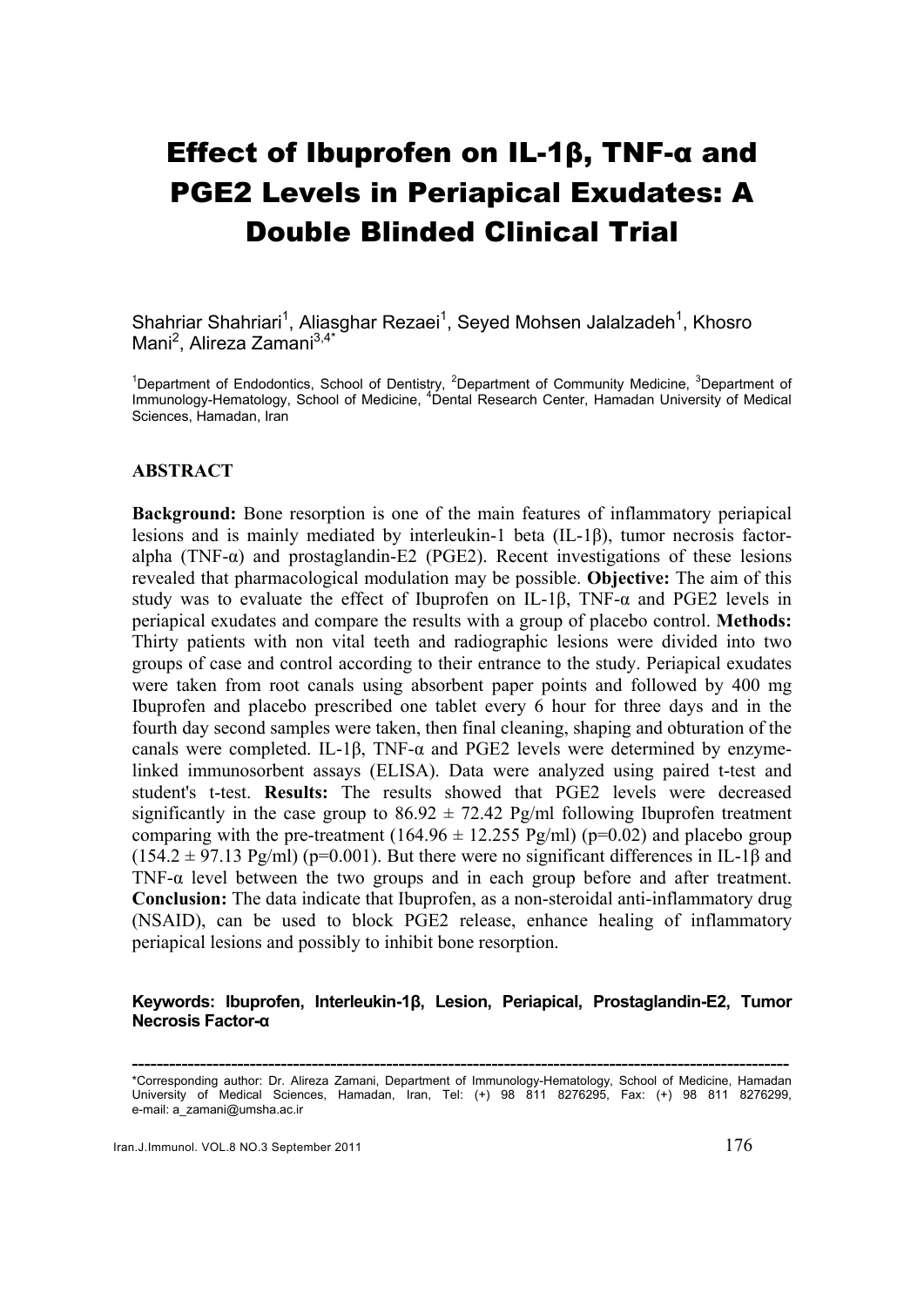## **INTRODUCTION**

Periradicular lesions are commonly the result of an inflammatory process that evoked by the interaction between the invading bacteria to the pulp and the host immune system (1). This interaction induces the immunocompotent cells to release active mediators and cytokines capable to resist the invading factors and destruction of periradicular tissues, such as periradicular bone which is the main feature of formation of periapical lesions (2,3). Interleukin-1 $\beta$  (IL-1 $\beta$ ) and tumor necrosis factor-alpha (TNF- $\alpha$ ) are proinflamatory cytokines and release from the immunocompotent cells like macrophages, T and B lymphocytes and plasma cells. These cells have been shown to be present in human periapical lesions and stimulate bone resorption, prostaglandins (PG) synthesis, protease production, leukocyte adhesion to endothelial cells, enhance neutrophils and lymphocytes activities (4-6). In addition, PGE2 is a strong activator of osteoclasts and rapid bone loss during acute phase of apical periodontitis. Studies by Wang and Stashenko provided sufficient evidence that osteoclast activation may be mediated in part by de novo formation of cyclooxygenase pathway products such as prostaglandins that can be significantly impeded by non-steroidal anti-inflammatory drugs (NSAIDs) (7,8).

Over the years, the treatment of these lesions is focused on stopping the host response to the bacterial stimulation at the apical foramen/foramina. Methods used to achieve this goal include the cleaning, shaping, eliminating bacteria from the root canal system and followed by obturation. With the elimination of the bacterial stimuli the periapical lesion should resolve and repair should take place but healing of the lesion may take many months.

Because macrophages can live for months in the region thus their state of activation may persist to inhibit the fibroblasts, maintain osteoclastic activity, and inhibit osteogenesis therefore preventing bone and soft tissue to repair (9,10). In a study by Kvist and Reit healing process of periapical lesions was compared following surgical and nonsurgical retreatment (11). At 12 months a significant difference was found in favor of surgical treatment that faded by 48 months to almost no difference between the two groups suggesting that early removal of the activated macrophages enhances the healing process in the apical area. Assuming that such mechanisms are involved in impaired healing of periapical lesions, pharmacological intervening in the process may be wise. Many drugs have been successfully used to achieve this goal e.g. glucocorticoid steroids  $(9,12)$  and NSAIDs (13). Ibuprofen as NSAIDs exerts its effects through the inhibition of cyclooxygenase enzymes COX1 and COX2 (14). In this regard our purpose was evaluation the effect of Ibuprofen on IL-1β, TNF- $\alpha$  and PGE2 level s in periapical exudates.

# **MATERIALS AND METHODS**

**Subjects.** Patients who referred to the department of endodontics affiliated to Hamadan University of medical sciences, Hamadan, to receive root canal treatment because of pulp necrosis and periapical lesions were selected for the study. The aim of the study and possible side effects of the drug were explained to the patients and written consents were obtained. Thirty patients participated in the study were randomly assigned into two equal groups according to their entrance to the study. Ibuprofen (400 mg 1 tablet q6h) was prescribed for the case group and placebo pills for control group in the same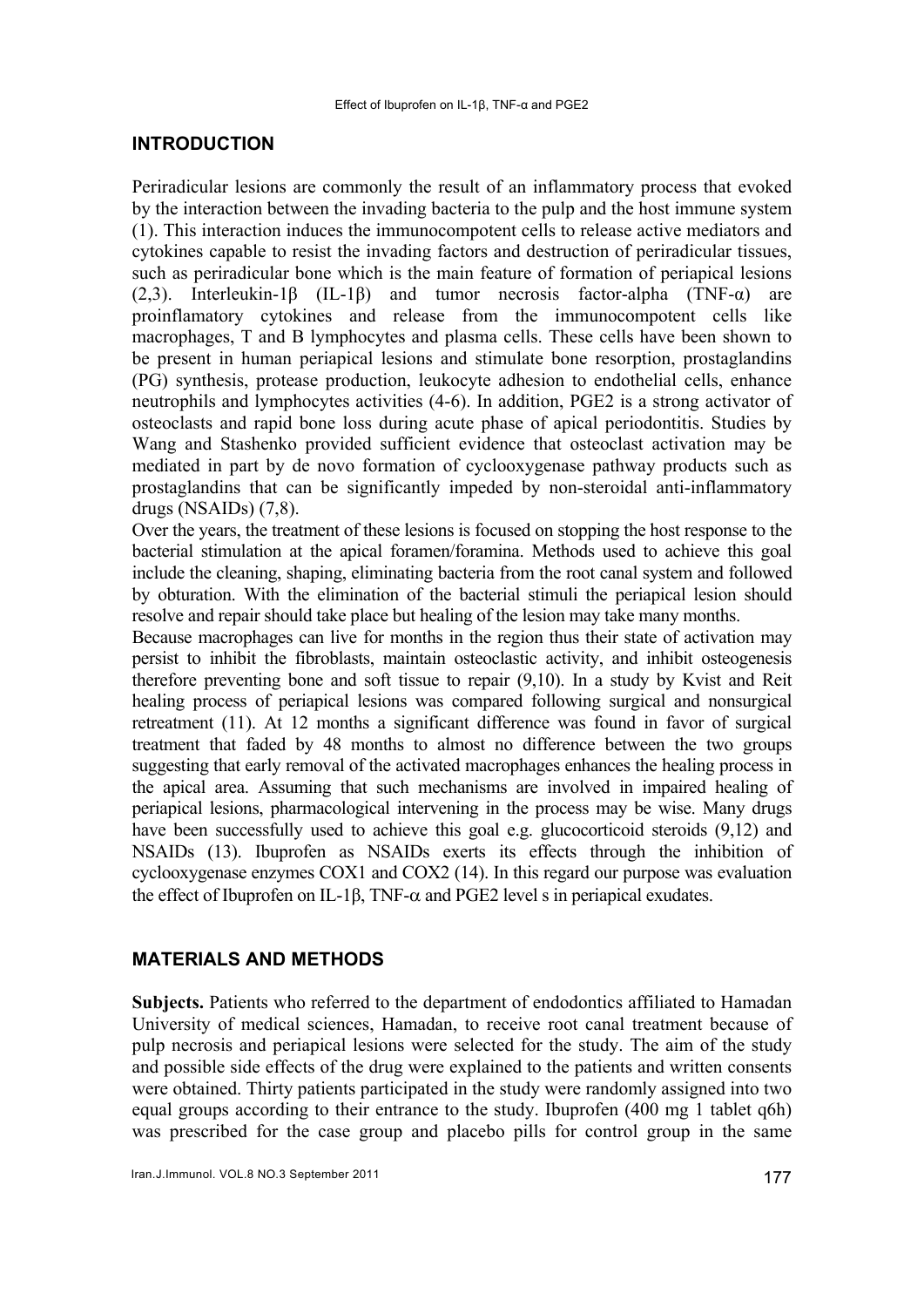interval. The patients with gastrointestinal problems and renal failure were excluded from the study. None of the lesions were related to marginal periodontitis and none extended to sinuses (6,15).

**Sampling of Periapical Exudates.** The involved teeth were isolated with rubber dams and penetration to the pulp chamber and unroofing were made using a low speed round bur for entering the chamber. Following the measurement of the working length the root canal was enlarged at least to size 30 in apex. After the root canal was dried with sterile paper points, a size 30 paper point (Ariadent Co. Tehran, Iran) was inserted to the root canal close to the established working length and held for 30 seconds. In the teeth with active draining of exudate paper point was taken out and 3milimeters of its tip was cut in to a tube containing 250 micro liters of Potassium phosphate buffer, vortexed for 1 min and stored in -70 $\mathrm{C}^{\dagger}$ C until the time of assay (6). Routine cleaning and shaping was then completed and the access openings were sealed with Cavit (Ariadent Co. Tehran, Iran) 12 tablets/pills of ibuprofen / placebo for three days were prescribed, and in the fourth day the whole procedure were repeated and second samples were obtained. Cleaning, shaping and obturation were completed in this session (3).

|                             | Ibuprofen<br>treated $(n=15)$ | placebo control<br>$(n=15)$ | <b>Total</b><br>$(n=30)$       | P value |
|-----------------------------|-------------------------------|-----------------------------|--------------------------------|---------|
| Sex (M/F)                   | 6/9                           | 3/12                        | 9/12                           | 0.44    |
| Age (years)                 | $26.8 \pm 9.8$                | $27.3 \pm 11.8$             | 27. $1 \pm 10.8$ <sup>**</sup> | 0.9     |
| Radiolucent area            |                               |                             |                                |         |
| $>5$ mm                     | 53.3%                         | 50%                         | 51.65%                         | 0.85    |
| $\leq$ 5 mm                 | 46.7%                         | 50%                         | 48.35%                         |         |
| Pus discharge               |                               |                             |                                |         |
| Present                     | 20%                           | 25%                         | 23%                            | 0.55    |
| Absent                      | 80%                           | 75%                         | 77%                            |         |
| Sinus tract                 |                               |                             |                                |         |
| Present                     | 20%                           | 25%                         | <b>23%</b>                     | 0.55    |
| Absent                      | 80%                           | 75%                         | 77%                            |         |
| Pain (palpation/percussion) |                               |                             |                                |         |
| Present                     | 20%                           | 17%                         | 18.5%                          | 0.64    |
| Absent                      | 80%                           | 83%                         | 81.5%                          |         |

|  |  | Table 1. Main demographic and clinical characteristics of the study population. |  |  |
|--|--|---------------------------------------------------------------------------------|--|--|
|  |  |                                                                                 |  |  |

\*- *t-test* to compare of two group

\*\*- Values are means± standard deviations

Two groups were not characterized by any significant differences.

**Measurement of**  $IL_1\beta$ **, TNF-** $\alpha$  **and PGE2.** IL-1 $\beta$ , TNF- $\alpha$  and PGE2 were measured by enzyme-linked immunosorbent assay (ELISA) according to the manufacturer instructions. IL-1β and TNF-α kits were sandwich-ELISA (Bender Medsystem, Vienna, Austria) and PGE2 was a competitive-ELISA (Cayman Chemical, USA). The results were expressed as picograms per milliliter (pg/ml) for each mediator.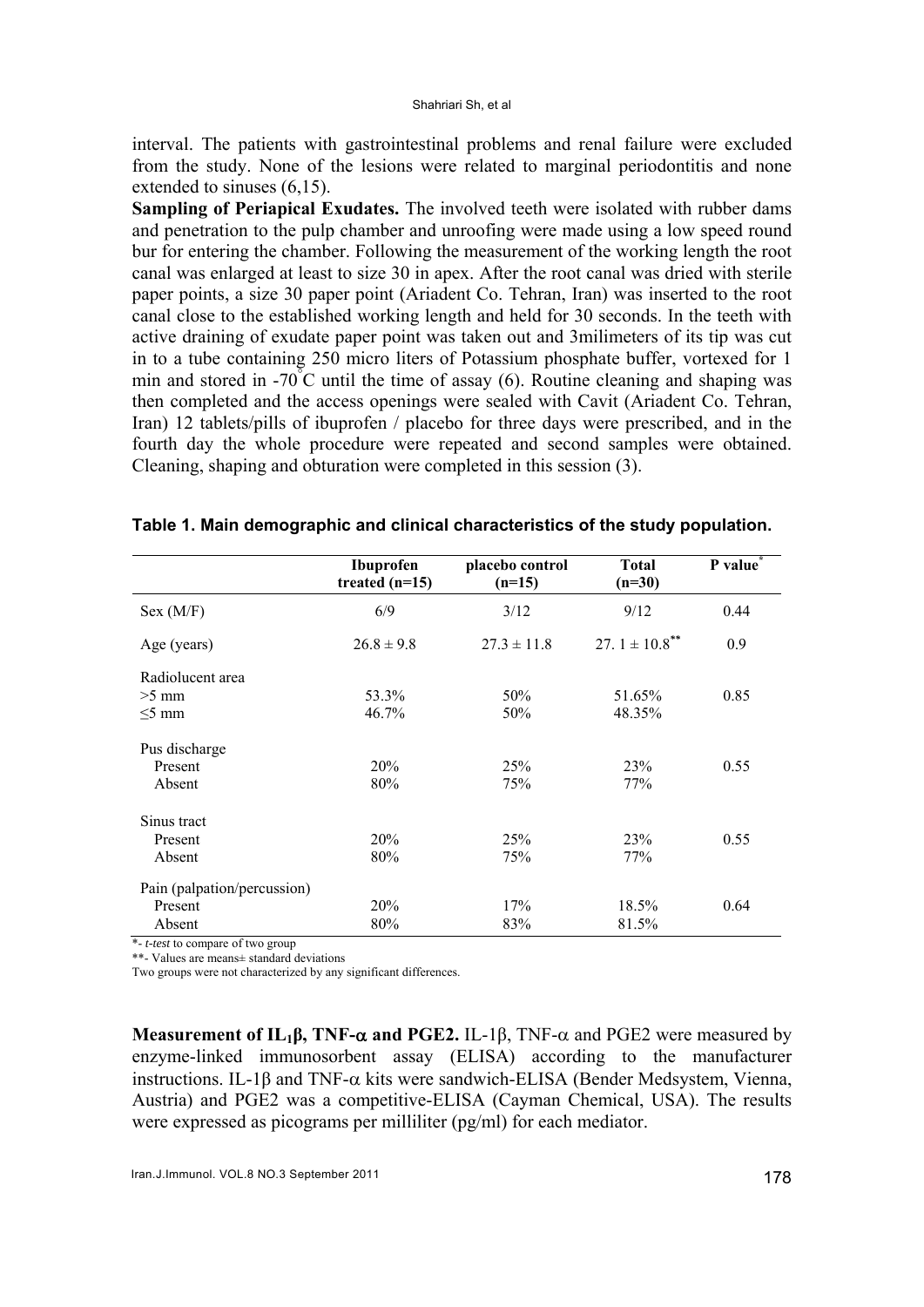**Statistical Analysis.** IL-1β, TNF-α and PGE2 levels of pre/post treatment in each patient were compared by using paired t-test and to compare the data between two groups t-test were used.

## **RESULTS**

The main demographic and clinical characteristics of the study population are illustrated in Table1 (previous page).

Compared to the control group, patients treated with Ibuprofen were not characterized by any significant differences. PGE2 and IL-1β were detected in all periapical exudate samples, whereas TNF- $\alpha$  was undetectable in about 10% of samples that were equally distributed between pre/post-treatment of two groups.



**Figure 1.** Comparison periapical exudates PGE2 levels at pre/post-treatments in the Ibuprofen treated and placebo controlled groups.

Data analysis showed that the mean level of PGE2 was decreased from  $164.9 \pm 121.25$ Pg/ml to  $86.92 \pm 72.42$  Pg/ml significantly (p=0.02) in patients undergoing root canal treatment after taking Ibuprofen whereas in the control group the mean level of PGE2 did not decrease significantly ( $p=0.94$ ) after placebo consumption (Table 2, Figure 1). Comparing PGE2 level in Ibuprofen group (86.92  $\pm$  72.42 Pg/ml) and placebo treated group (154.2  $\pm$  97.13 Pg/ml), reduction in PGE2 levels were also significant (p=0.001) (Table 2, Figure 1).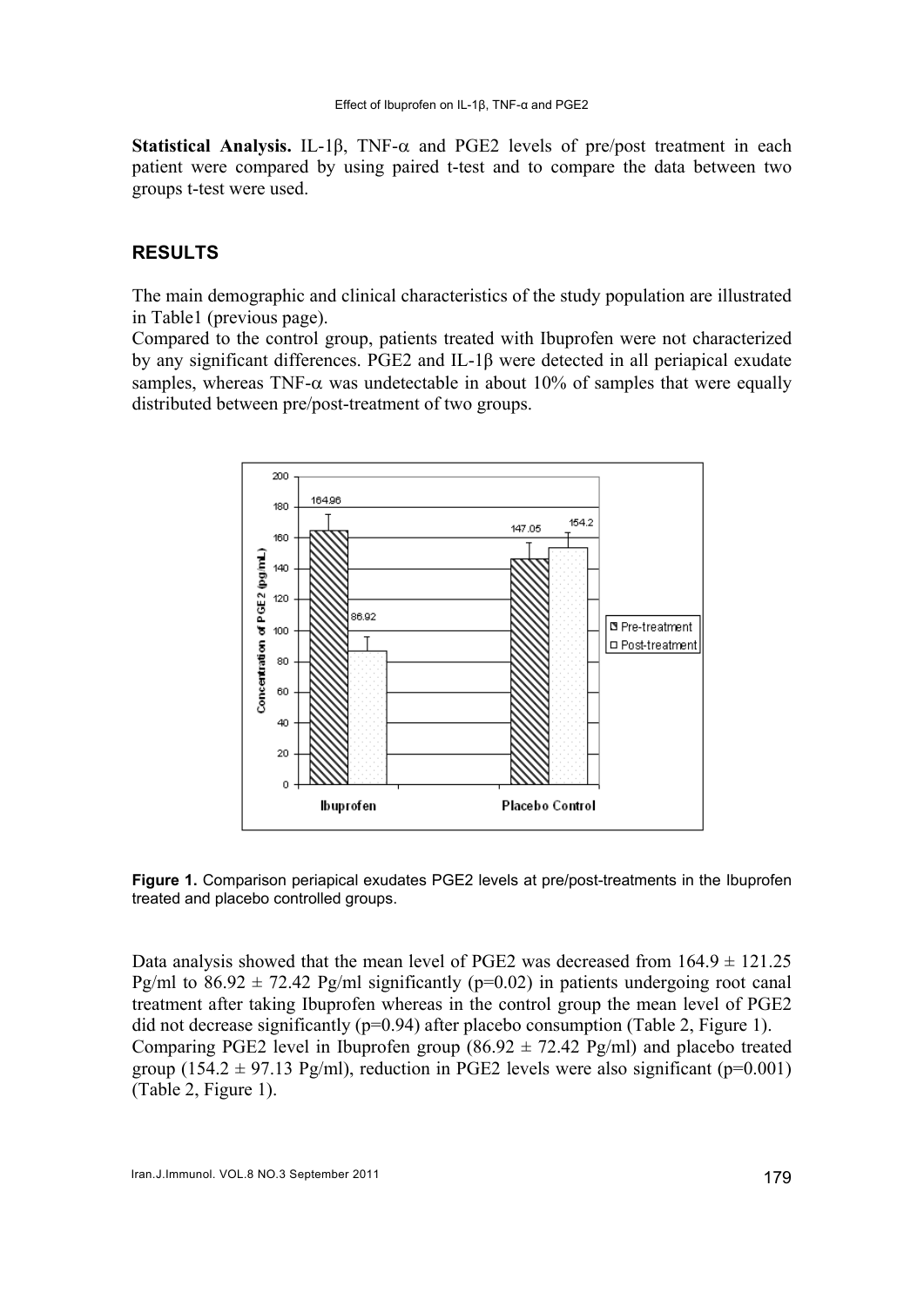| <b>Mediators (pg/ml)</b>                                                            | Ibuprofen treated $(n=15)$                                     | placebo control $(n=15)$                              | P value*            |
|-------------------------------------------------------------------------------------|----------------------------------------------------------------|-------------------------------------------------------|---------------------|
| PGE <sub>2</sub><br>Pre-treatment<br>Post-treatment<br>****<br>P value <sup>1</sup> | $164.96 \pm 121.25$ <sup>**</sup><br>$86.92 \pm 72.42$<br>0.02 | $147.05 \pm 104.02$<br>$154.2 \pm 97.13$<br><b>NS</b> | $NS^{***}$<br>0.001 |
| $TFN-\alpha$<br>Pre-treatment                                                       | $2.6 \pm 2.25$                                                 | $3.96 \pm 2.17$                                       | <b>NS</b>           |
| Post-treatment<br>P value                                                           | $2.61 \pm 2.51$<br><b>NS</b>                                   | $1.66 \pm 1.33$<br><b>NS</b>                          | <b>NS</b>           |
| IL-1 $\beta$<br>Pre-treatment                                                       | $66.80 \pm 49.64$                                              | $55.5 \pm 24.86$                                      | NS.                 |
| Post-treatment<br>P value                                                           | $63.73 \pm 30.49$<br>NS.                                       | $54.5 \pm 22.46$<br><b>NS</b>                         | <b>NS</b>           |

#### **Table 2. Concentration of periapical exudates mediators' levels at pre/posttreatment in the Ibuprofen treated and placebo controlled groups.**

\* *t-test* to compare of two group

\*\* Values are means± standard deviations

\*\*\* Not significant

\*\*\*\* Pair *t-test* to compare pre/post treatment of each group

Changes in IL-1 $\beta$  and TNF- $\alpha$  levels before and after Ibuprofen treatment and versus placebo group were not statistically significant (Table 2, Figure 2, 3).



**Figure 2.** Comparison of periapical exudates TNF-α levels at pre/post-treatment in the Ibuprofen treated and placebo control groups.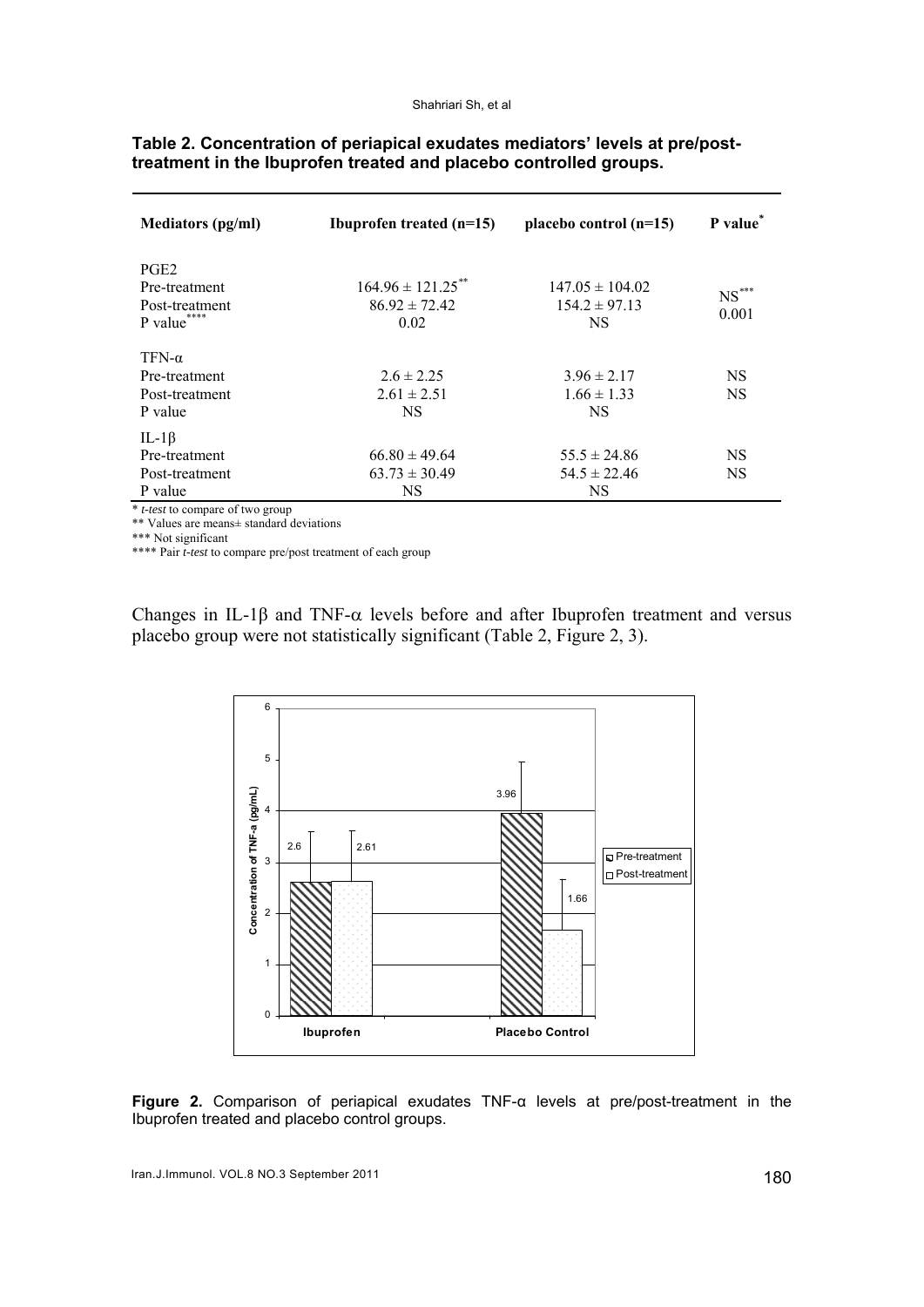

**Figure 3.** Comparison periapical exudates IL-1β levels at pre/post-treatment in the Ibuprofen treated and placebo controlled groups.

### **DISSCUSION**

This study was a clinical trial dealing with the effect of Ibuprofen on proinflamatory mediators IL-1β, TNF-α and PGE2 in the periapicular exudates. We observed no statistical changes in the proinflamatory cytokines levels in control placebo group after endodontics treatment and IL-1 $\beta$  and TNF- $\alpha$  in the ibuprofen group after endodontic and ibuprofen therapy which is in consistency with Alptekin et al. work (3). Nevertheless these results were in contrast with Shimauchi et al. who showed that the mean PGE2 levels significantly decreased following the endodontic therapy (16). The mean levels of PGE2 in periapical exudates decreased significantly in Ibuprofen group after treatment with ibuprofen. These changes were also significant when Ibuprofen treated group compared against control placebo group. Ibuprofen as a non steroidal antiinflammatory drug exerts its effects through the inhibition of cyclooxygenase enzymes COX1, COX2 (14).

Ibuprofen blocks both isotypes with clinical doses (17). Study by Wang and Stashenko (18) provided convincing evidence that among the long list of mediators capable to activate osteoclasts and promote periapical bone resorption the main factors are IL-1β and TNF- $\alpha$ . They have also suggested that osteoclastic activation by these cytokines is mediated by cyclooxygenase pathway products such as prostaglandins. Wang and stashenko (7) in another study demonstrated approximately 60% of bone resorbing activity related to IL-1β is inhibited by indomethacin. These finding shows the fact that